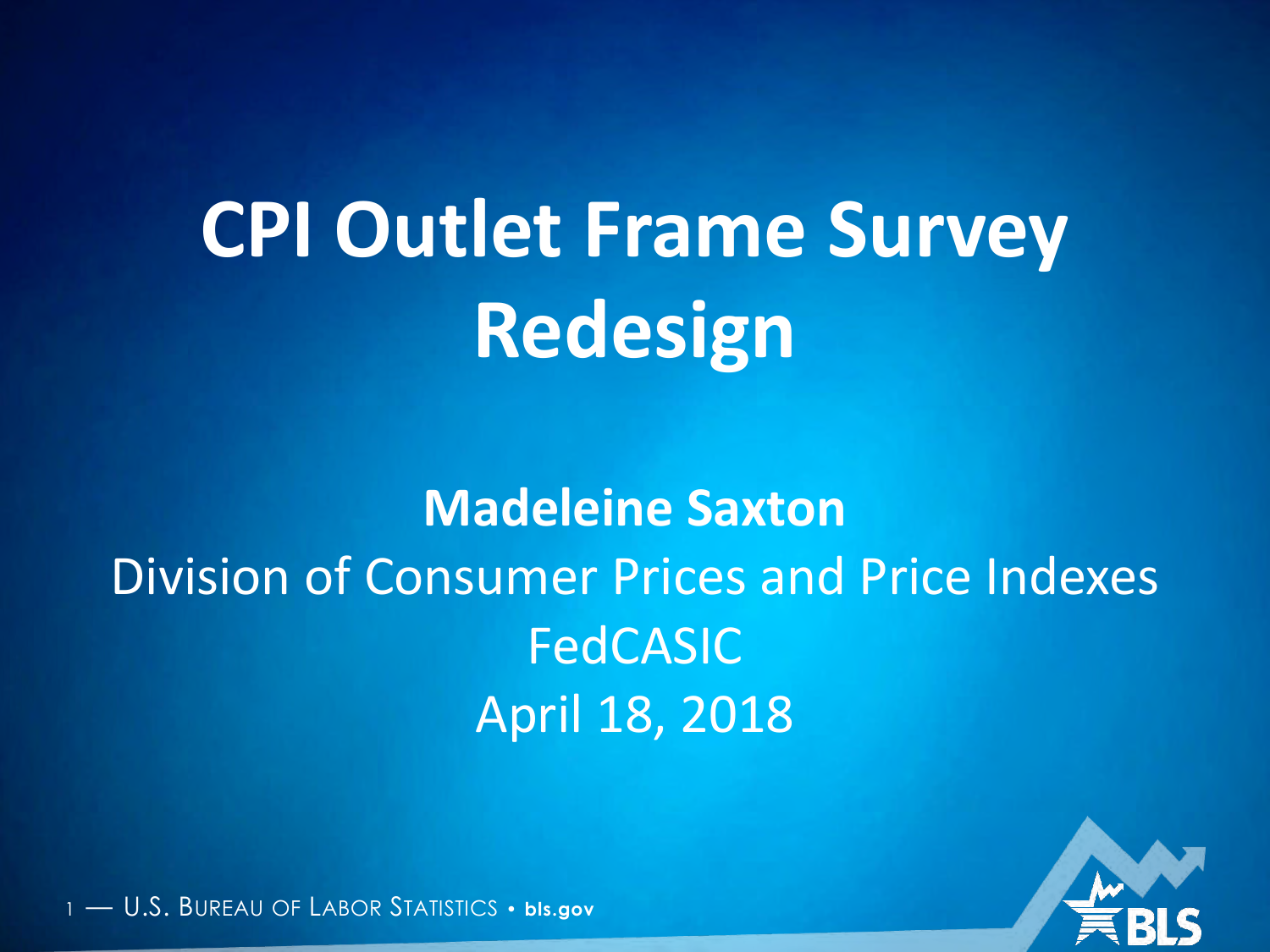## **Transitioning Outlet Collection**

- Issues with current surveys
- **Temporary solutions**
- Replacement options
- **Replacement selection** 
	- ▶ Overcoming hurdles
	- ▶ Outlet collection design

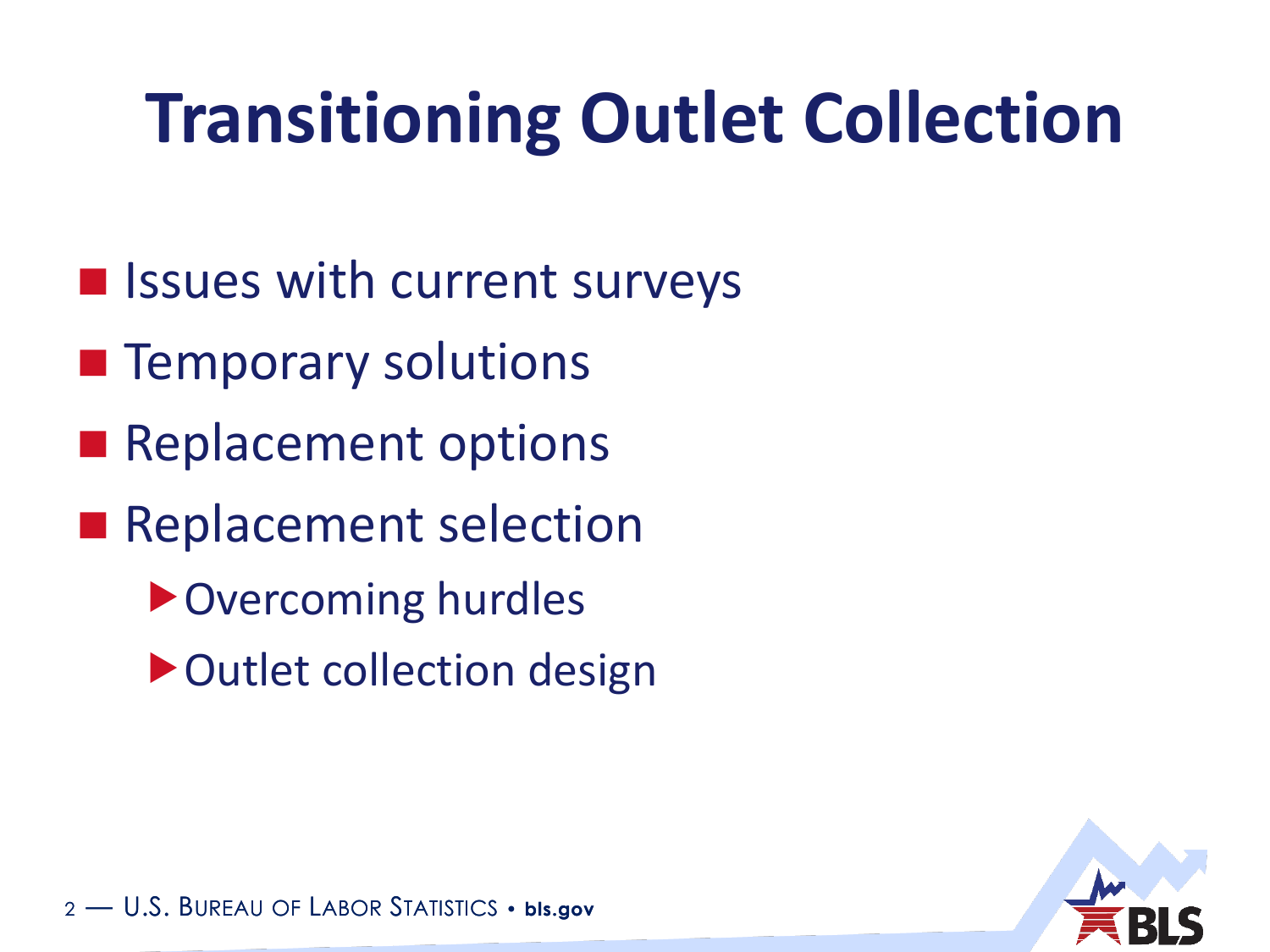#### **The Telephone Point of Purchase Survey**

- Telephone survey conducted by Census for BLS
- The last random digit dialed CATI survey
- Rotating panel survey with 184 categories in 16 questionnaires
- Collects where urban consumers spend money and how much they spend
- Serves as the main source for CPI's sampling frames for its Commodities and Services Initiation and Pricing Surveys

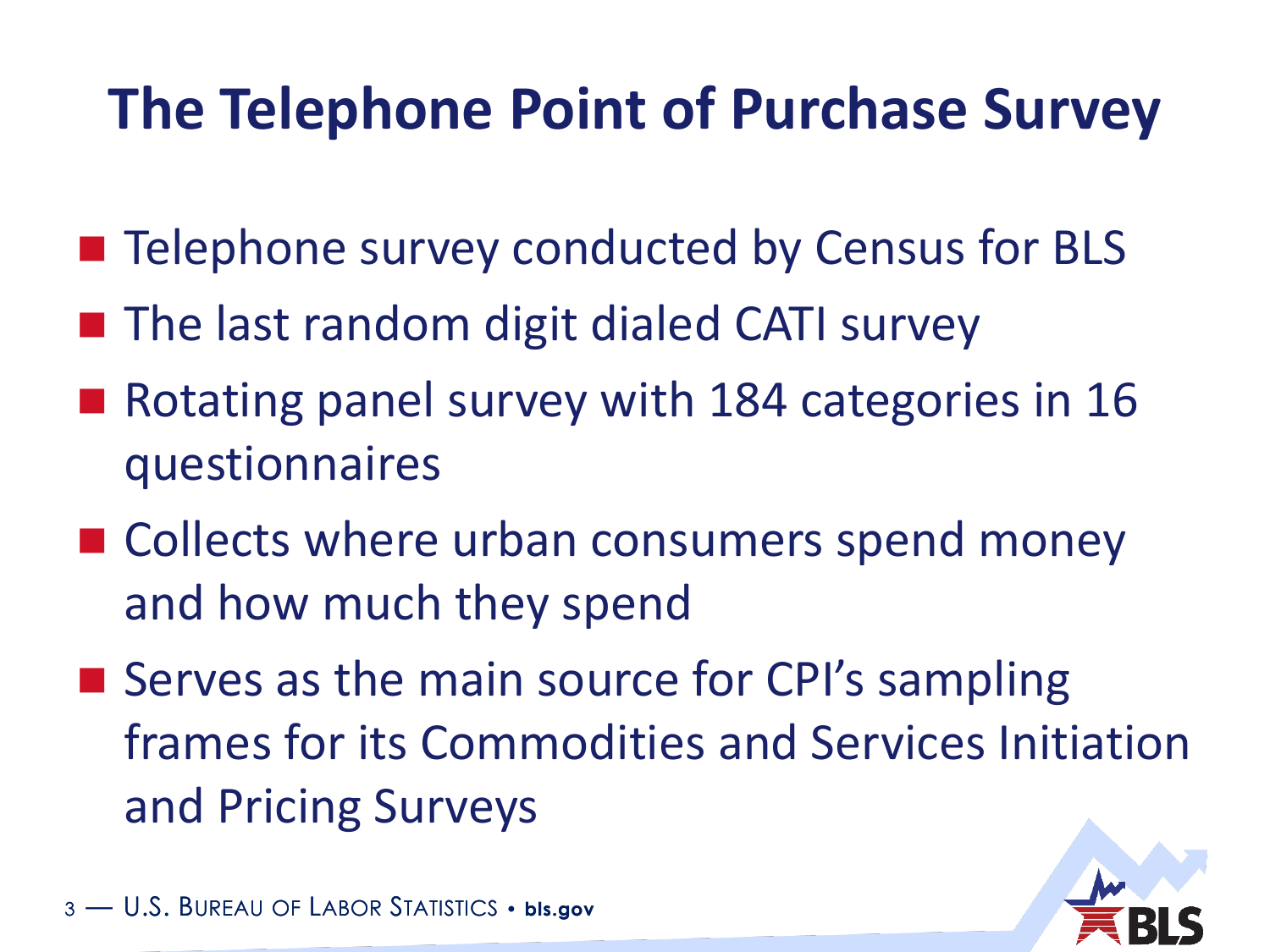#### **TPOPS Declining Response Rates**



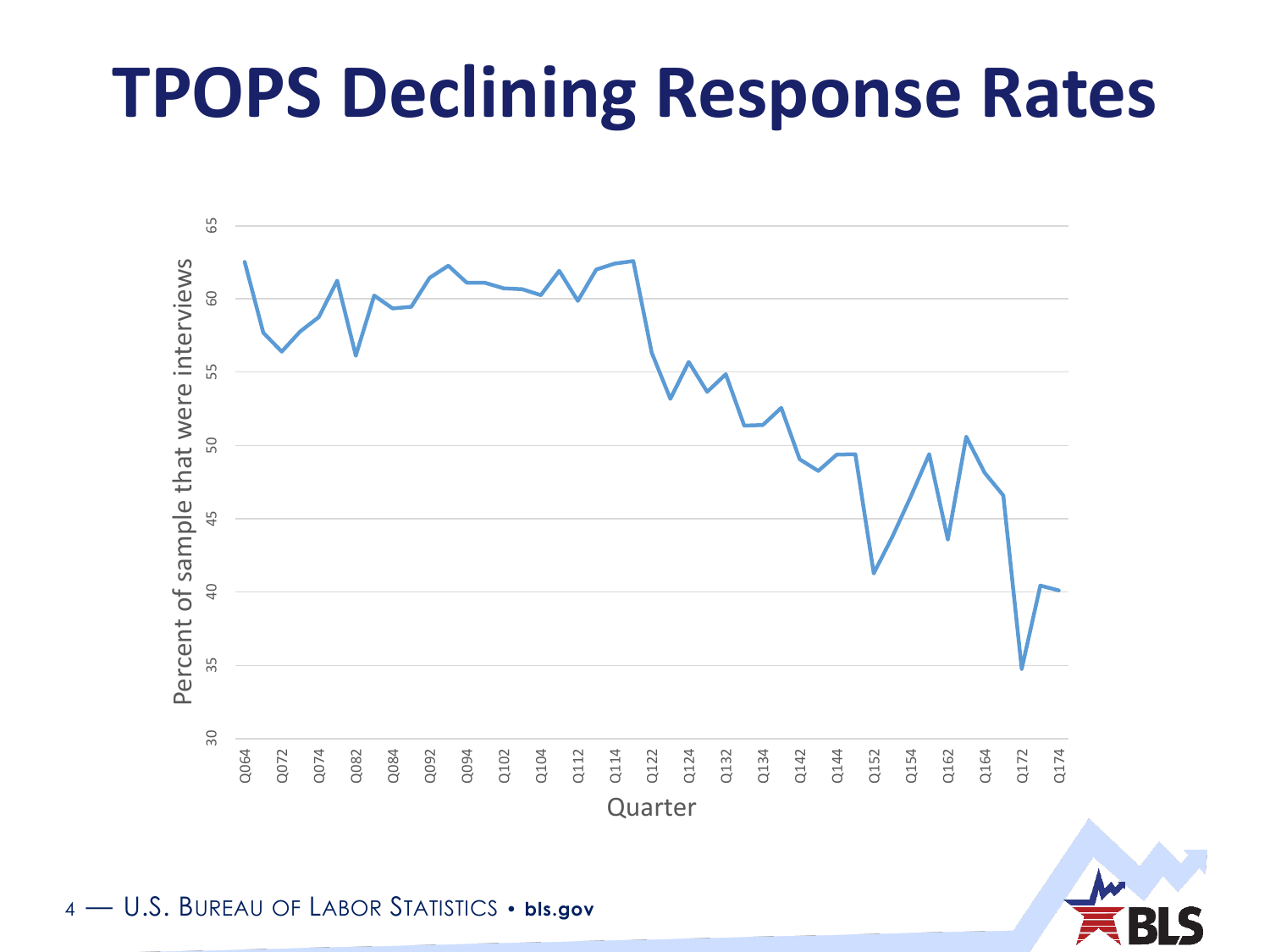#### **Phone numbers needed to obtain an interview**



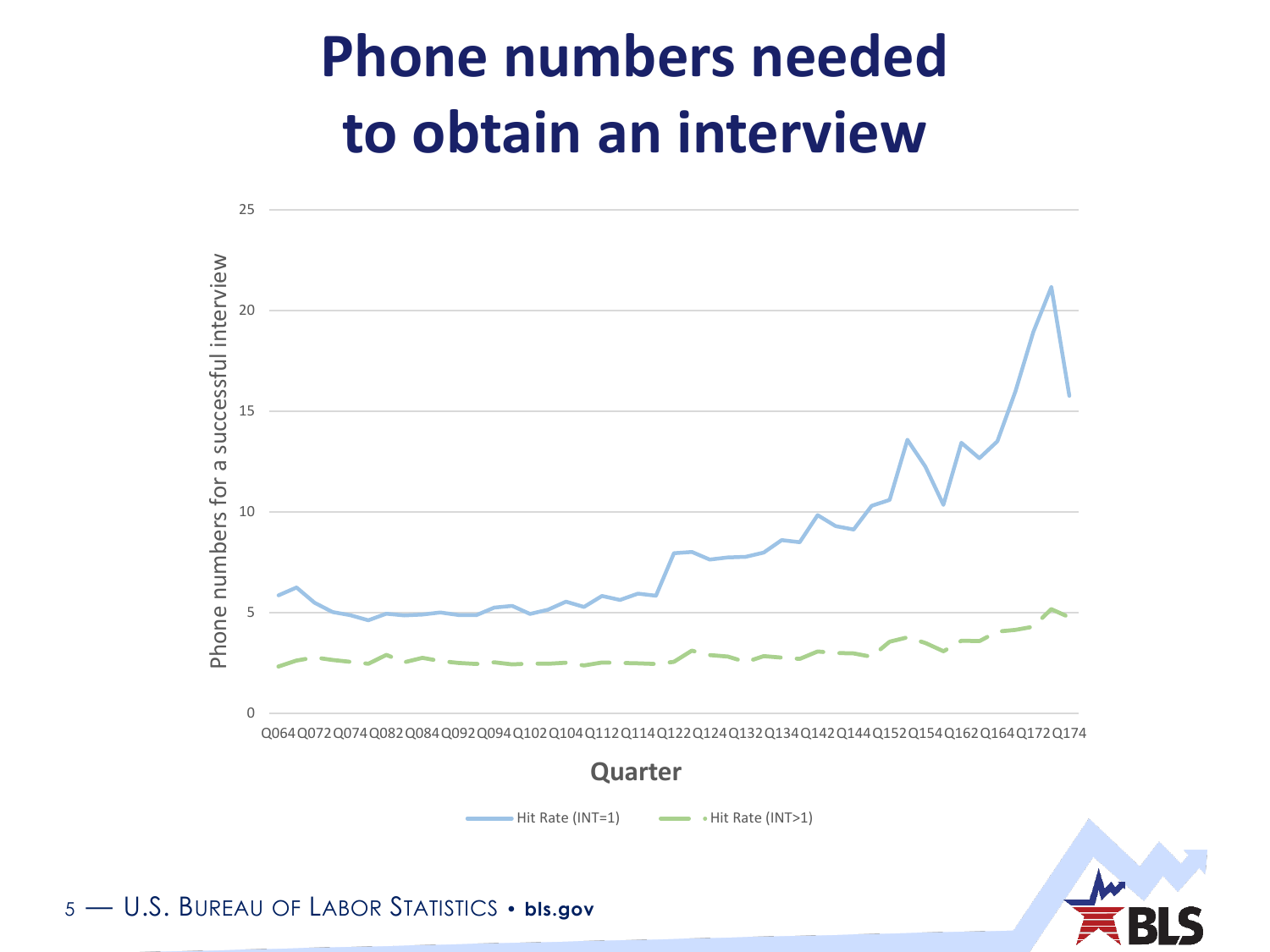#### **No significant increase in budget**





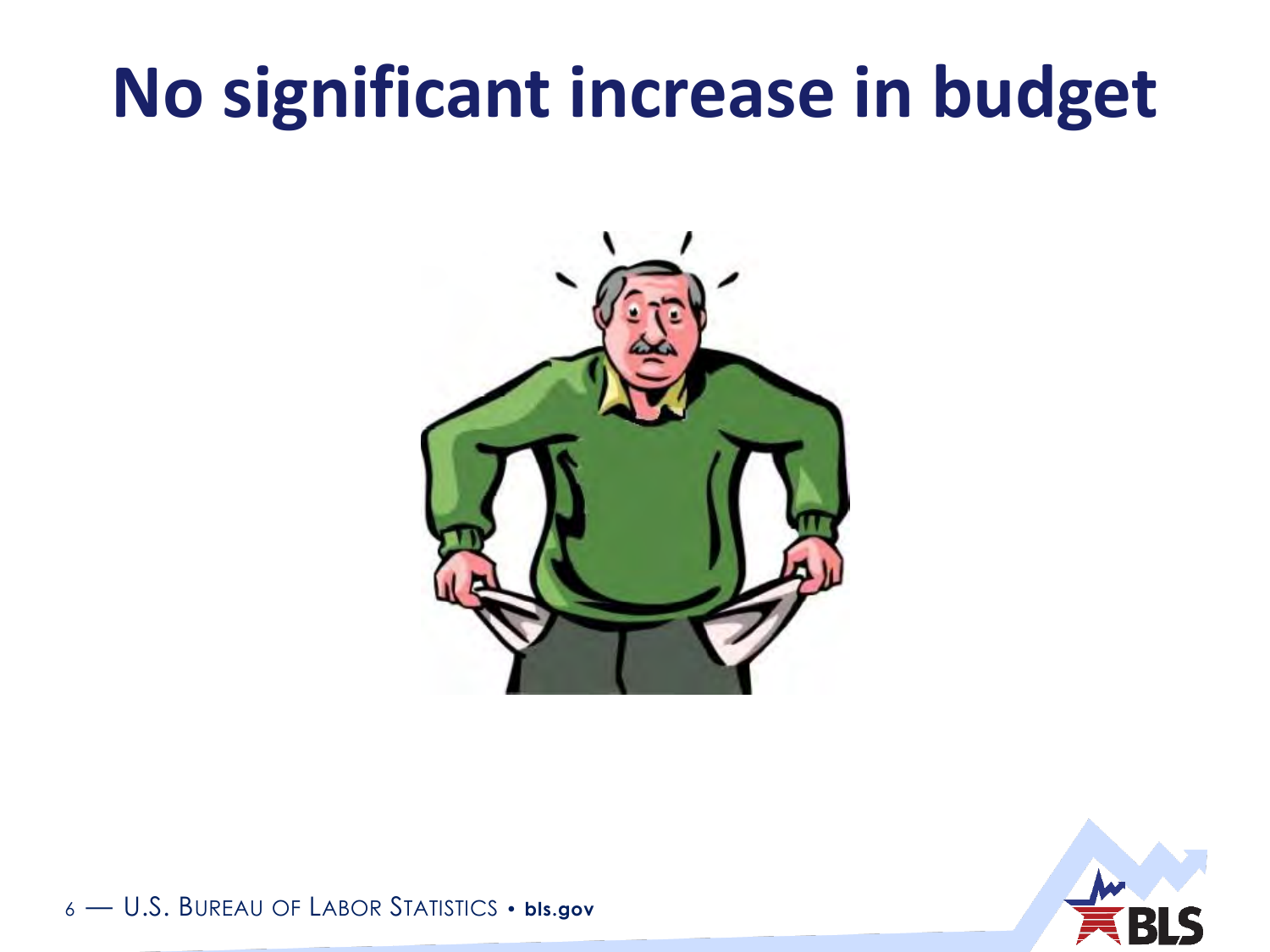

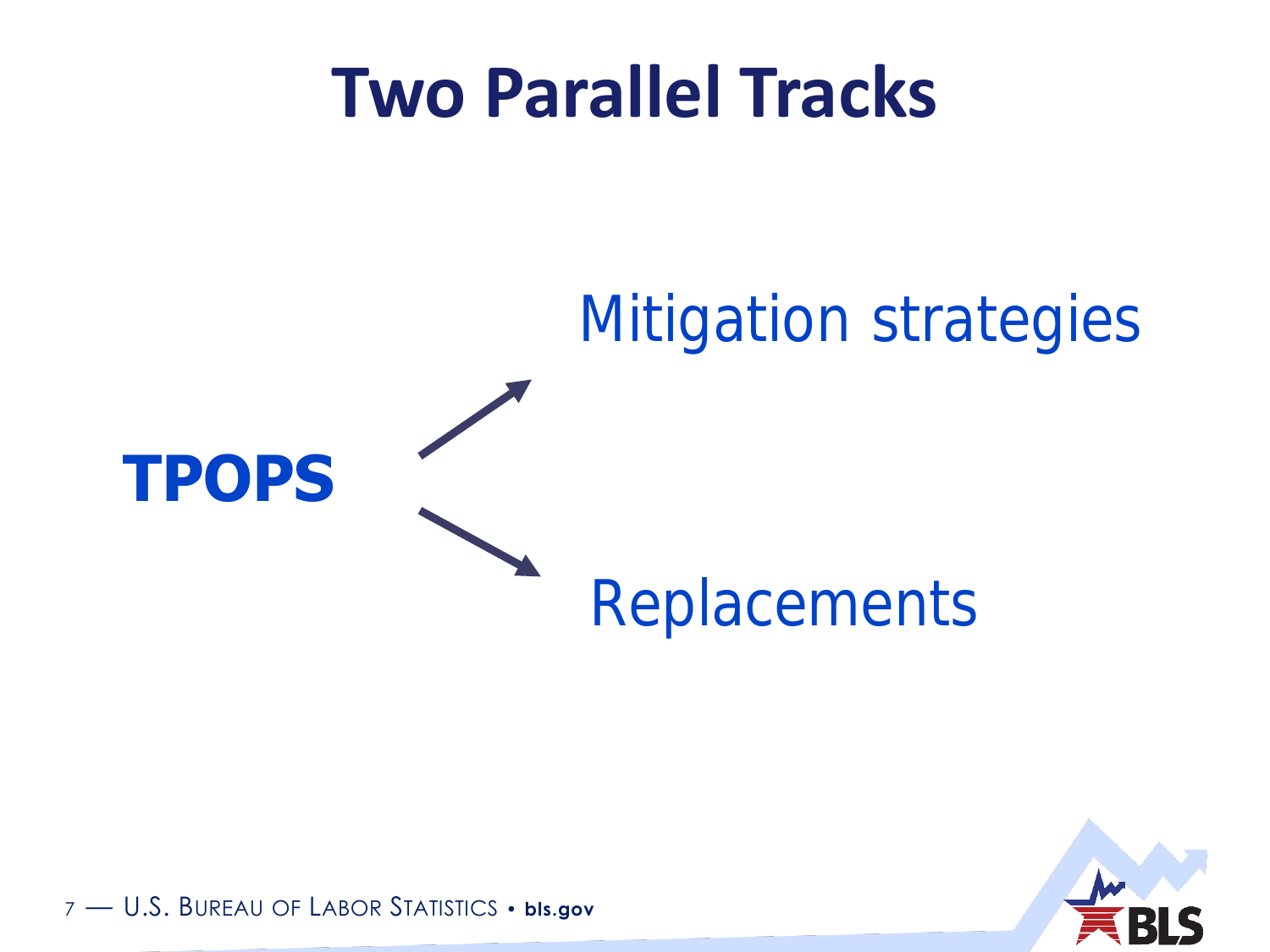## **Mitigation strategies**

- **I** Increase the number of advance letters
- Reduce the number of call attempts
- **Reduce the number of refusal conversion** attempts
- Change to an eight panel design
- Decrease the target number of interviews each quarter

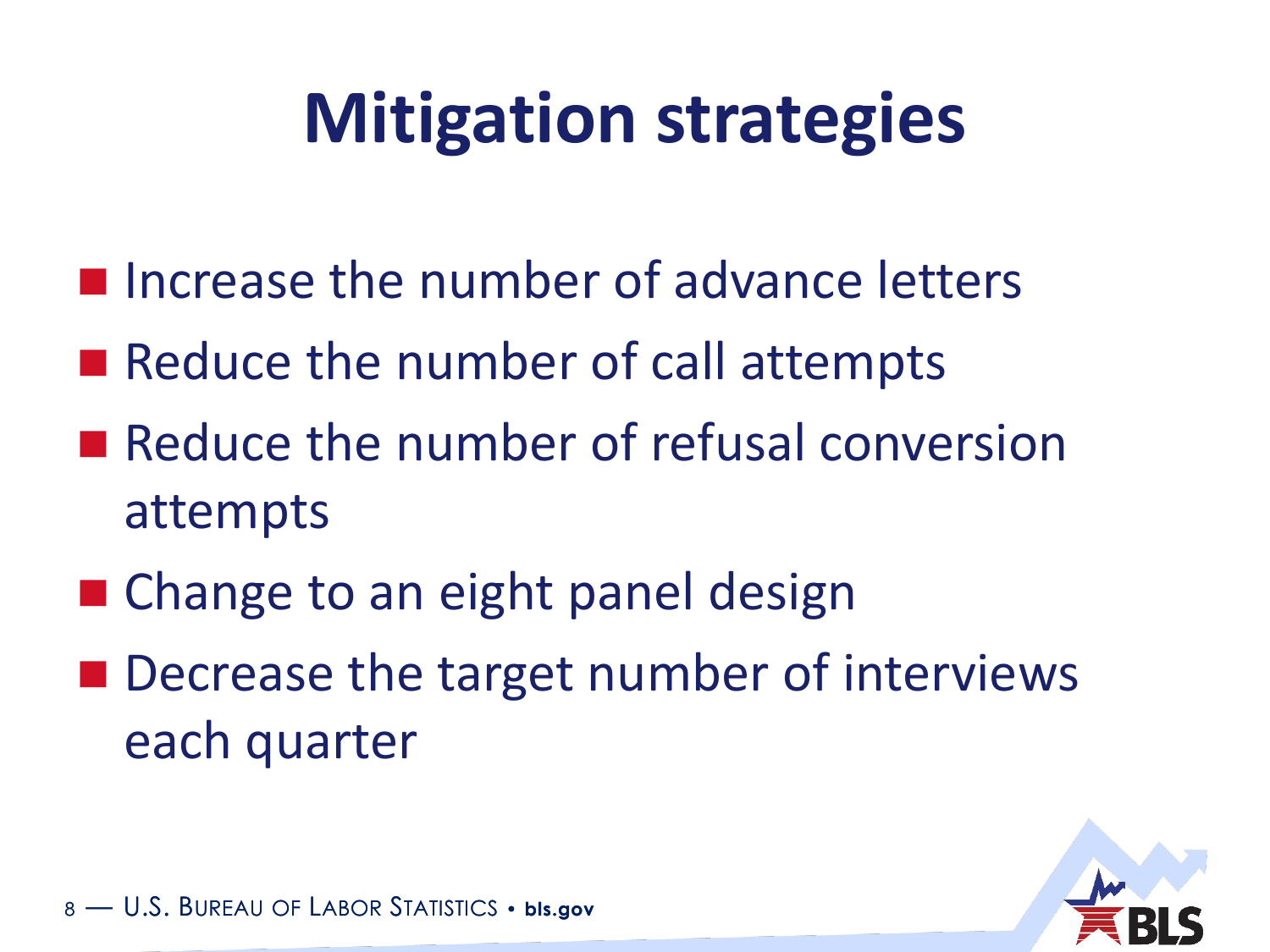## **Big data replacements**

- Census of Retail Trade
	- No access to data on small businesses
- Online quota surveys
	- ▶ Low response rates, high non-response bias
- BLS' Longitudinal Database
	- All items a business sells is unknown
	- ▶ CPI needs where people spend, not businesses in a city
- Adding outlet questions to the Consumer Expenditure Surveys
- 9 U.S. BUREAU OF LABOR STATISTICS **bls.gov**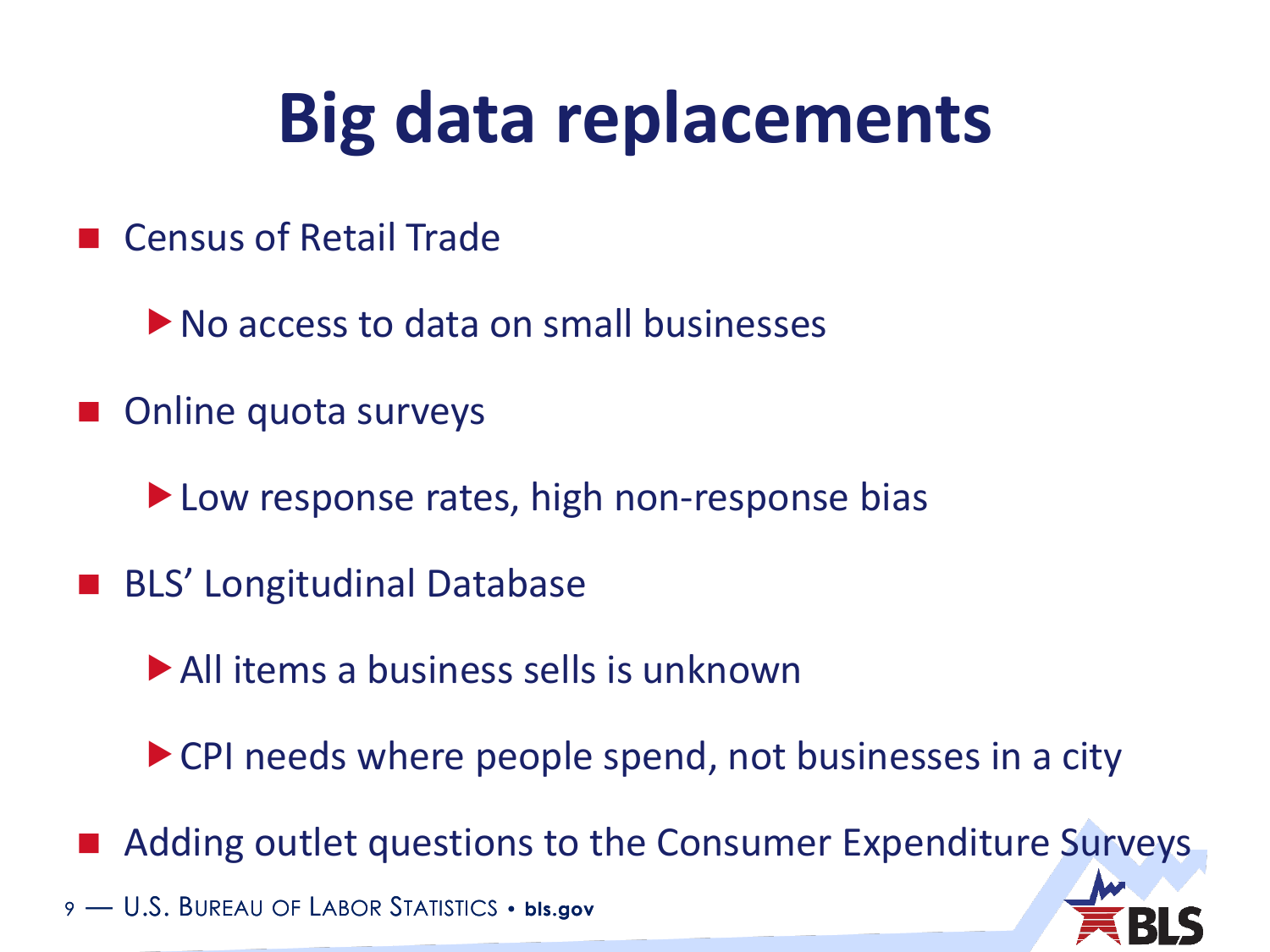## **Consumer Expenditure Surveys**

- **Personal visit surveys**
- Conducted by Census for BLS
- **T** Two surveys
	- Quarterly Interview
		- CAPI
		- Once a quarter for four quarters
	- **Diary** 
		- Two consecutive one-week diaries

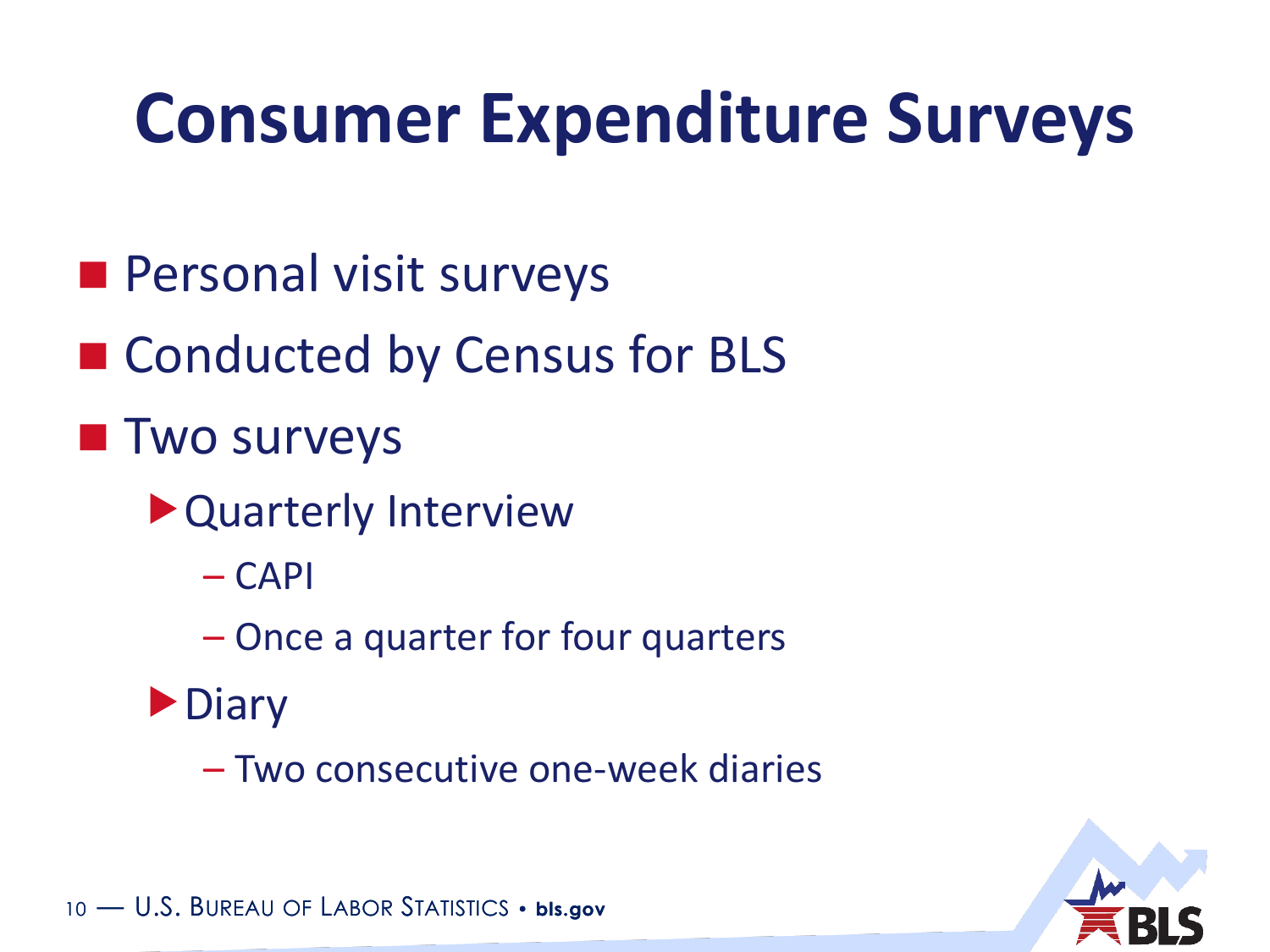## **Advantages of CE**

- CE already collects expenditures used by the CPI
- Collects expenditures at the level needed for stores
- Better response rates

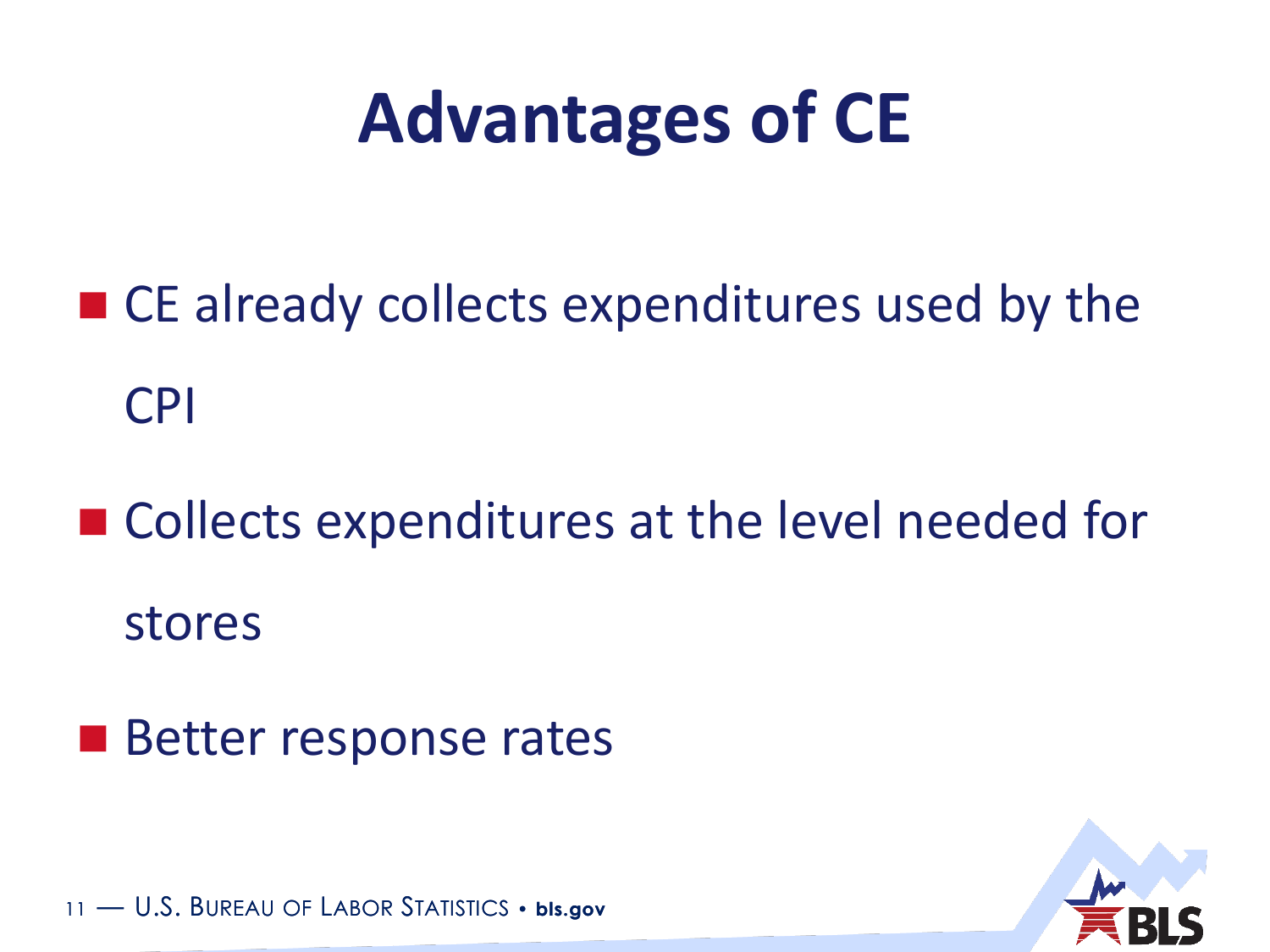#### **TPOPS and CE response rates 2006-2017**

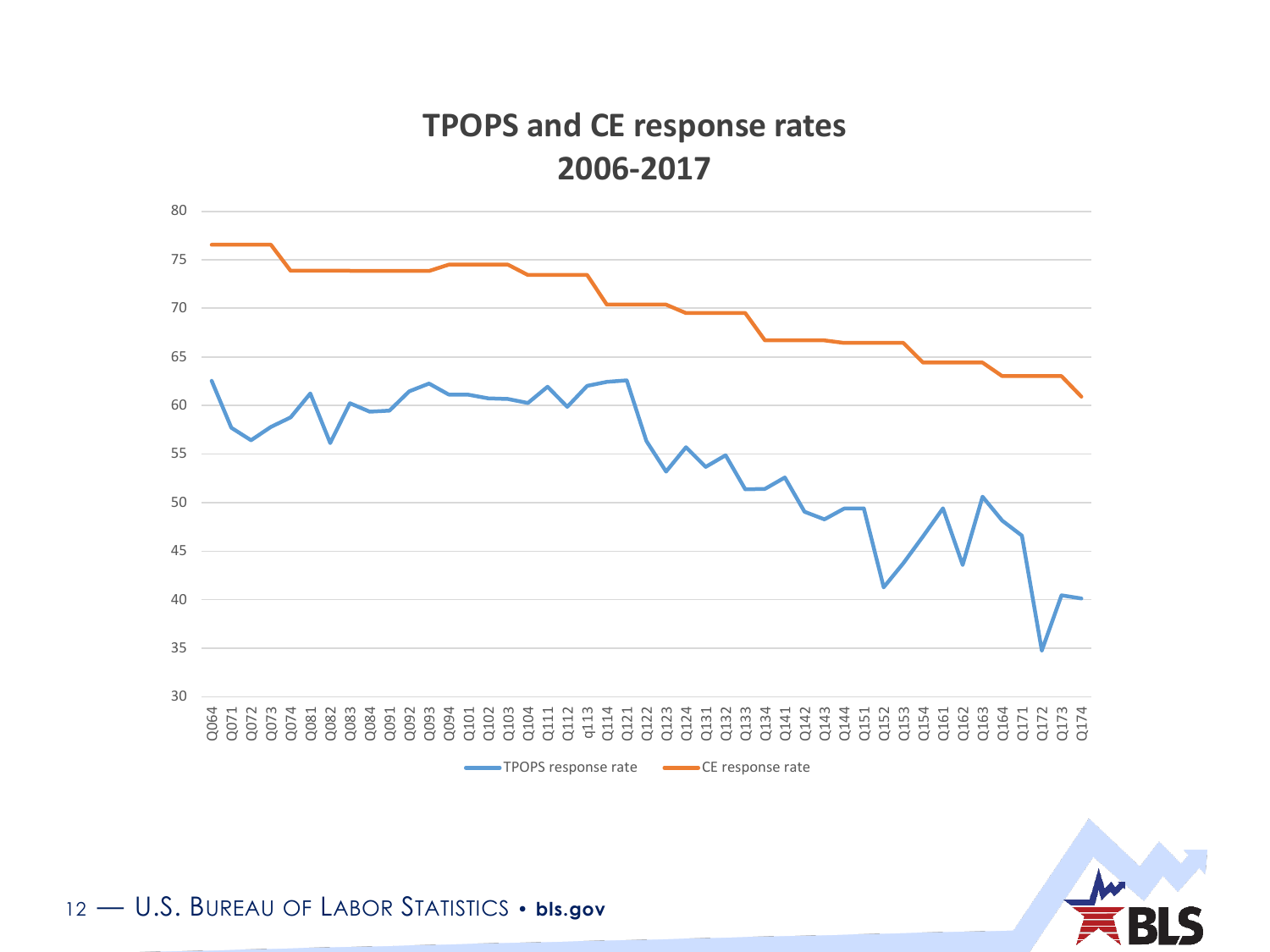#### **Challenges: Adding outlet questions to CE**

- **Different cities**
- Outlet and expenditure data quality
- Respondent burden
- Outlet yield

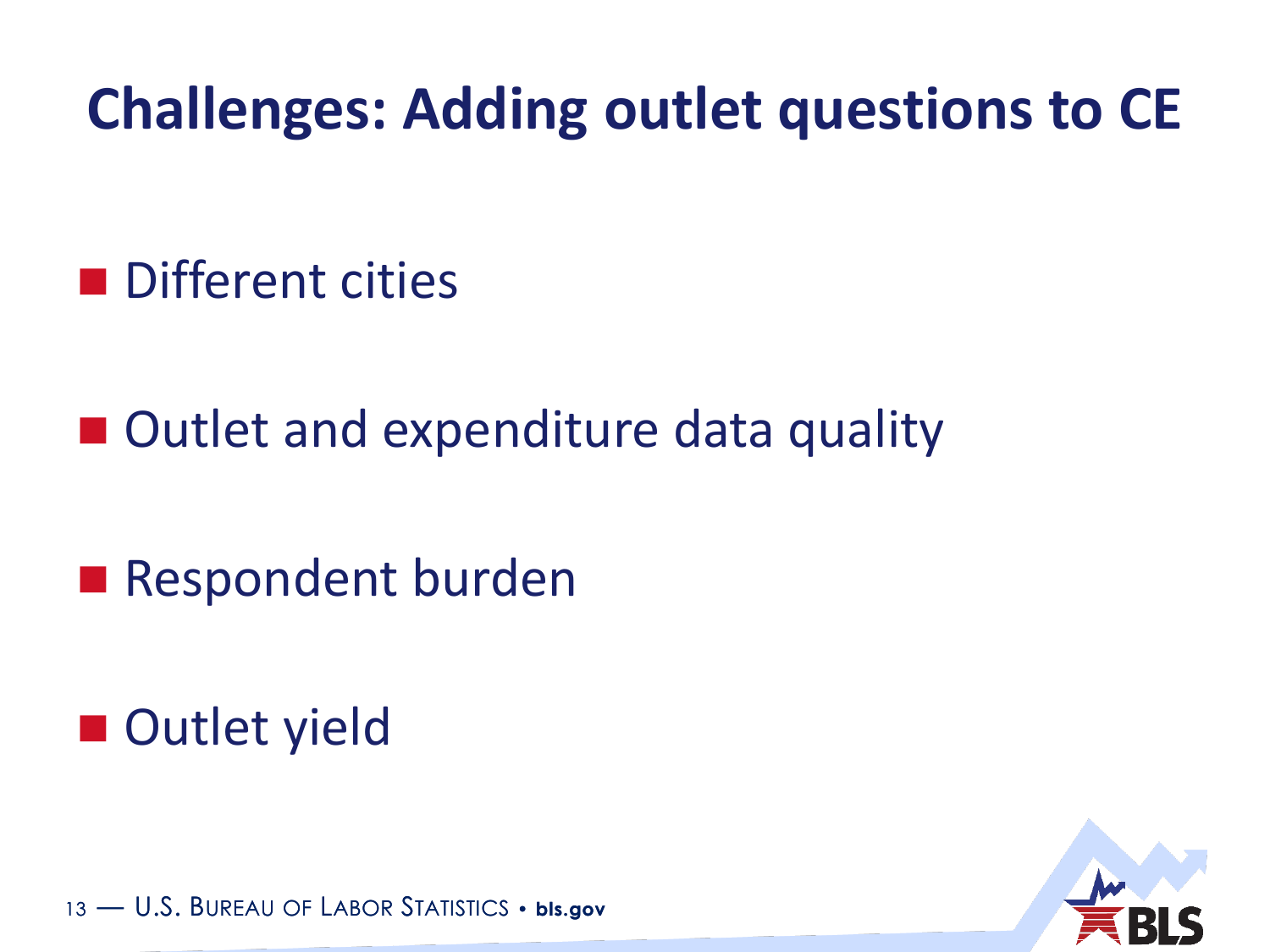## **Geographic Revision 2010**

■ CE implemented the geographic revision based on the 2010 Census in 2015

■ CPI published indexes for the new geography beginning in January 2018

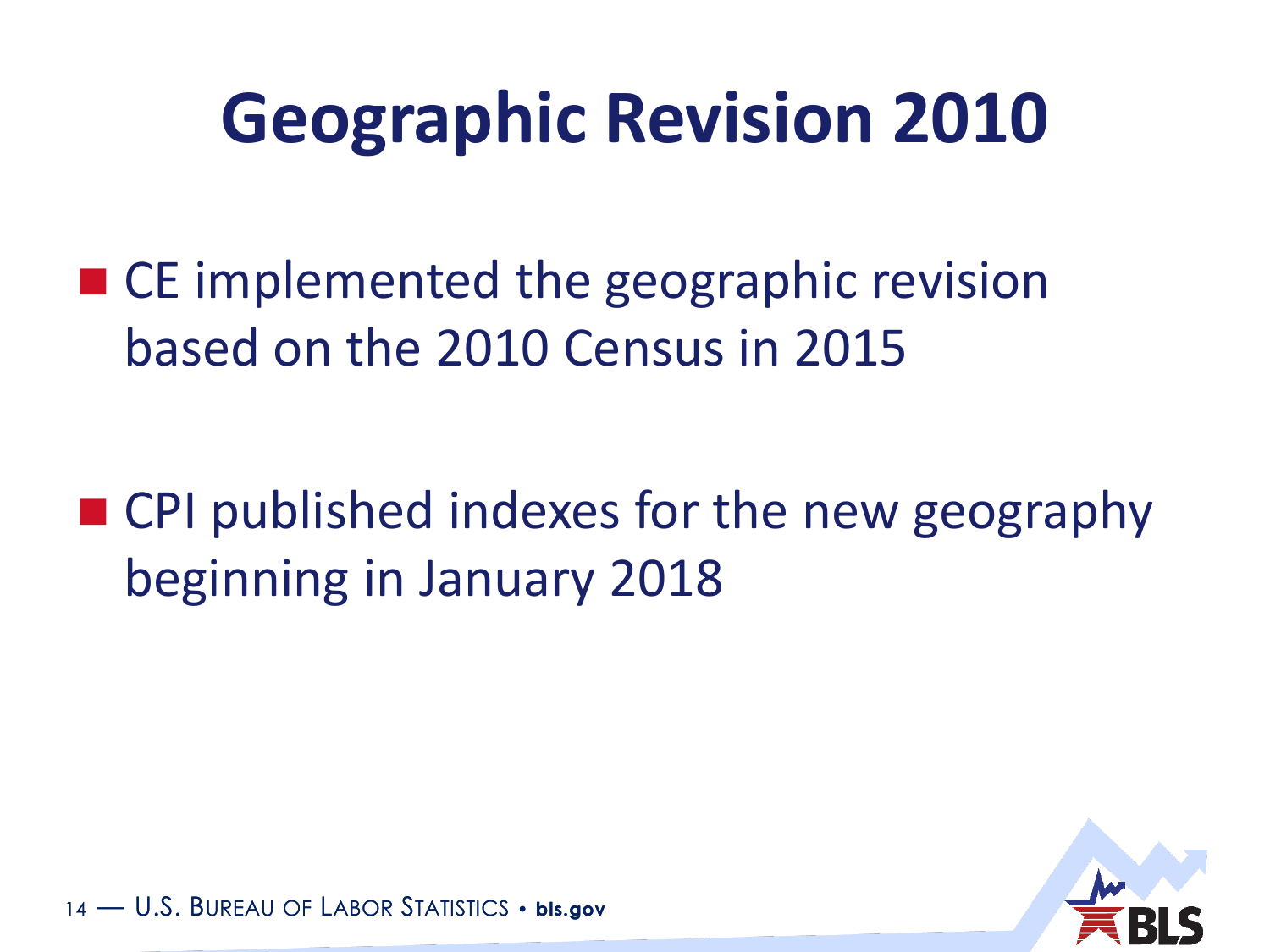#### **Outlet question tests in CE**

- Third quarter 2016 added outlet questions
	- ▶ Only fourth interviews
	- ▶ Outlet questions for TVs, some apparel and event tickets
- Second and third quarters 2017: respondents received subsets of questions
- Third quarter 2018 will continue to add additional outlet questions
- Second quarter 2019 will add all outlet questions

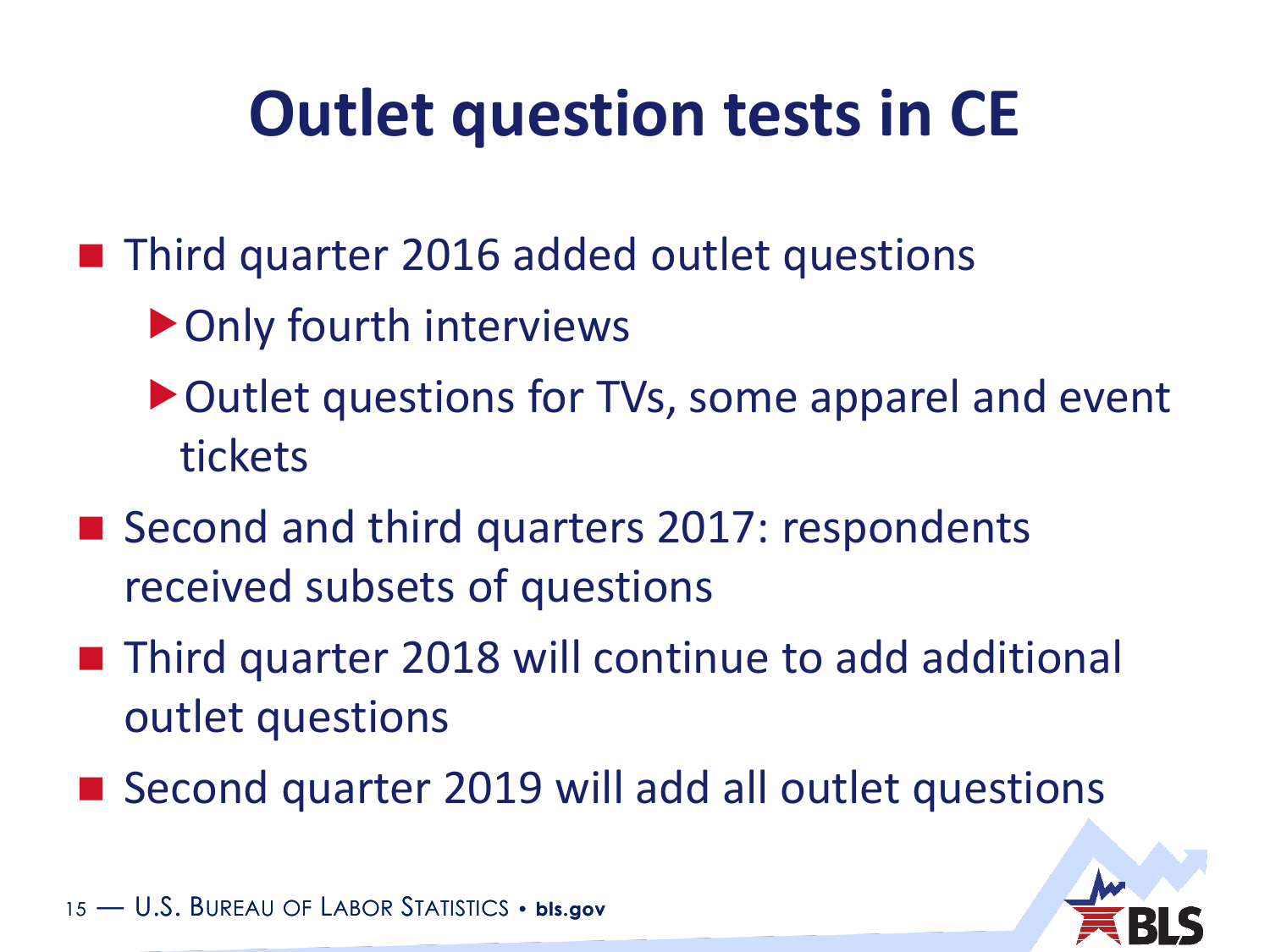## **Conclusions from production tests**

- Adding outlet questions does not negatively impact reported expenditures
- Respondents are able to report where they purchased items
- Allowed for estimates of burden and outlet yield

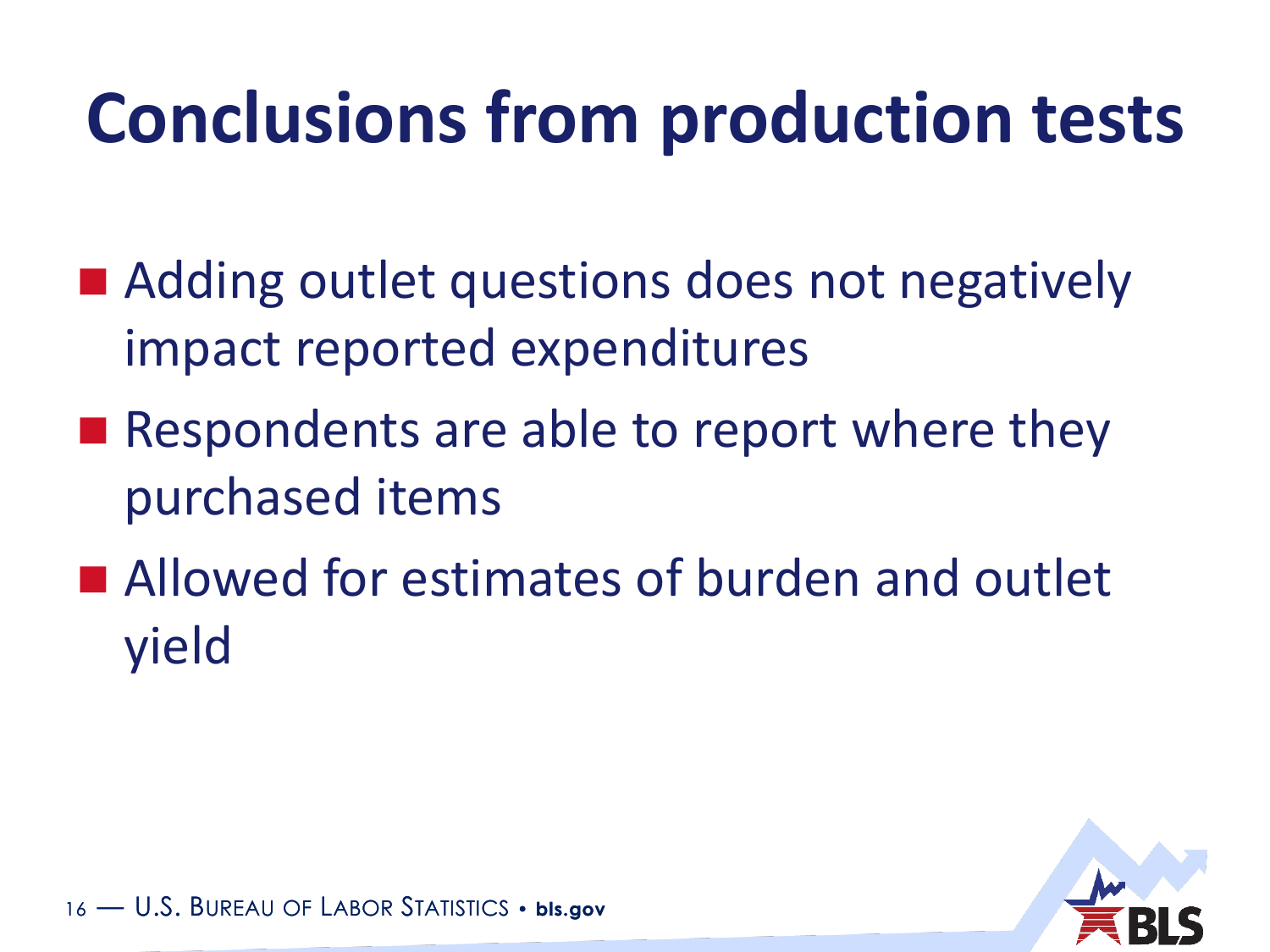# **Respondent burden Interview**

- 143 POPS categories
- **Broken up into 16 groups of expenditure** categories or 'POPS groups'
- One POPS group asked each quarter
- Asking only outlet name, city, and state
- **Minimizes respondent burden to 1-5** additional minutes

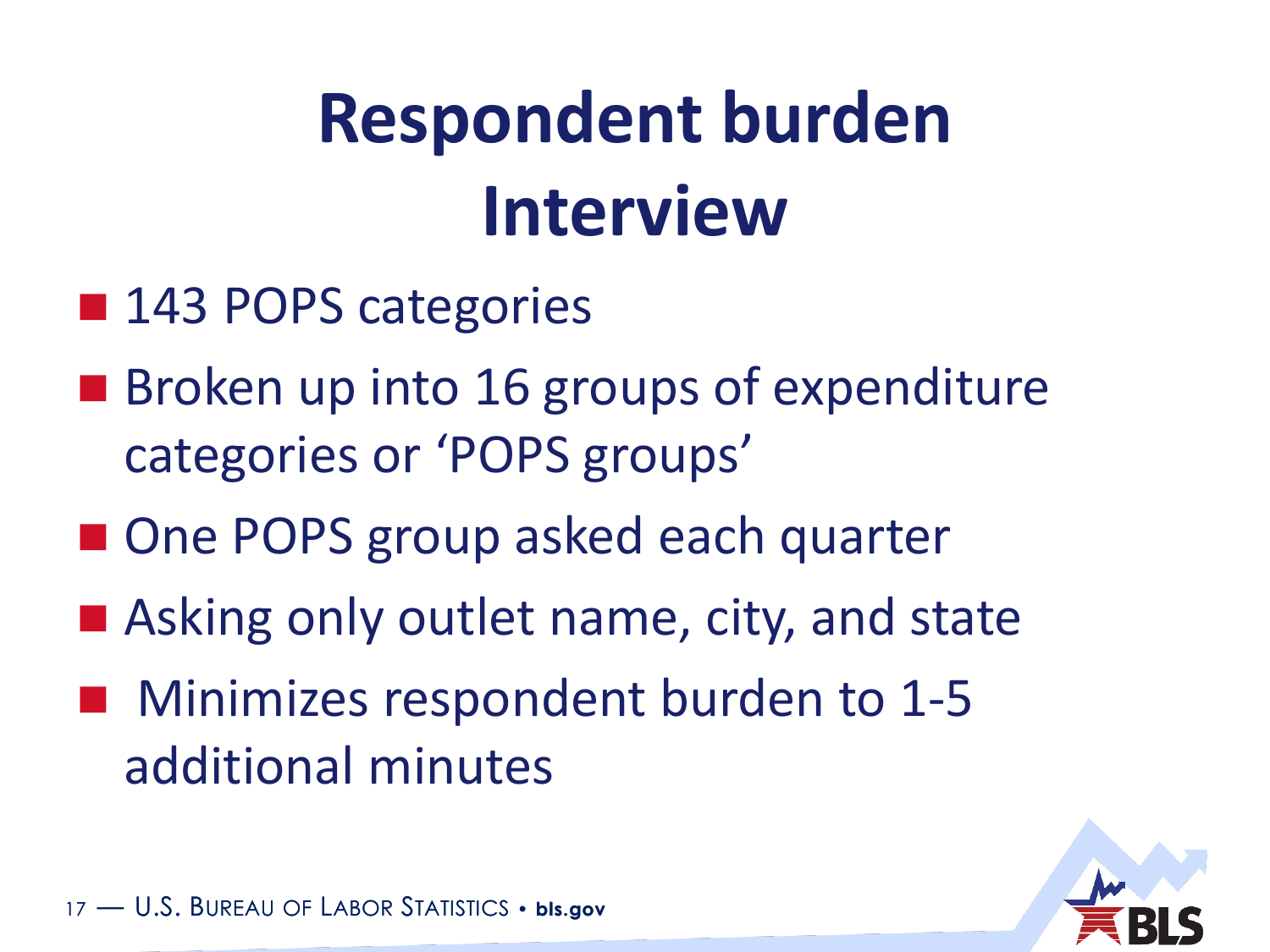#### Total added burden by POPS group



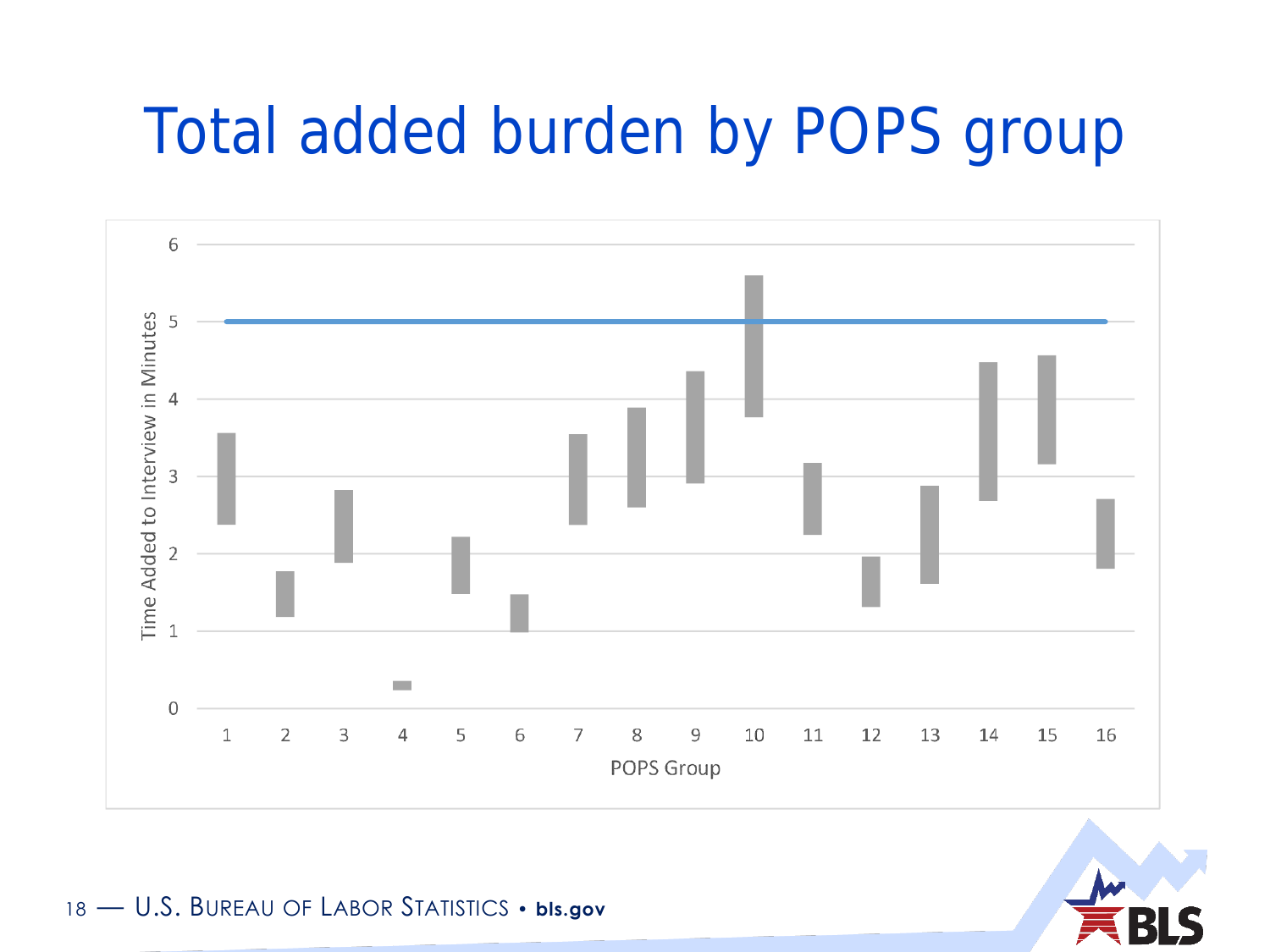# **Respondent burden Diary**

■ 41 POPS categories

■ All outlets over two week period reported

■ Only outlet name will be collected

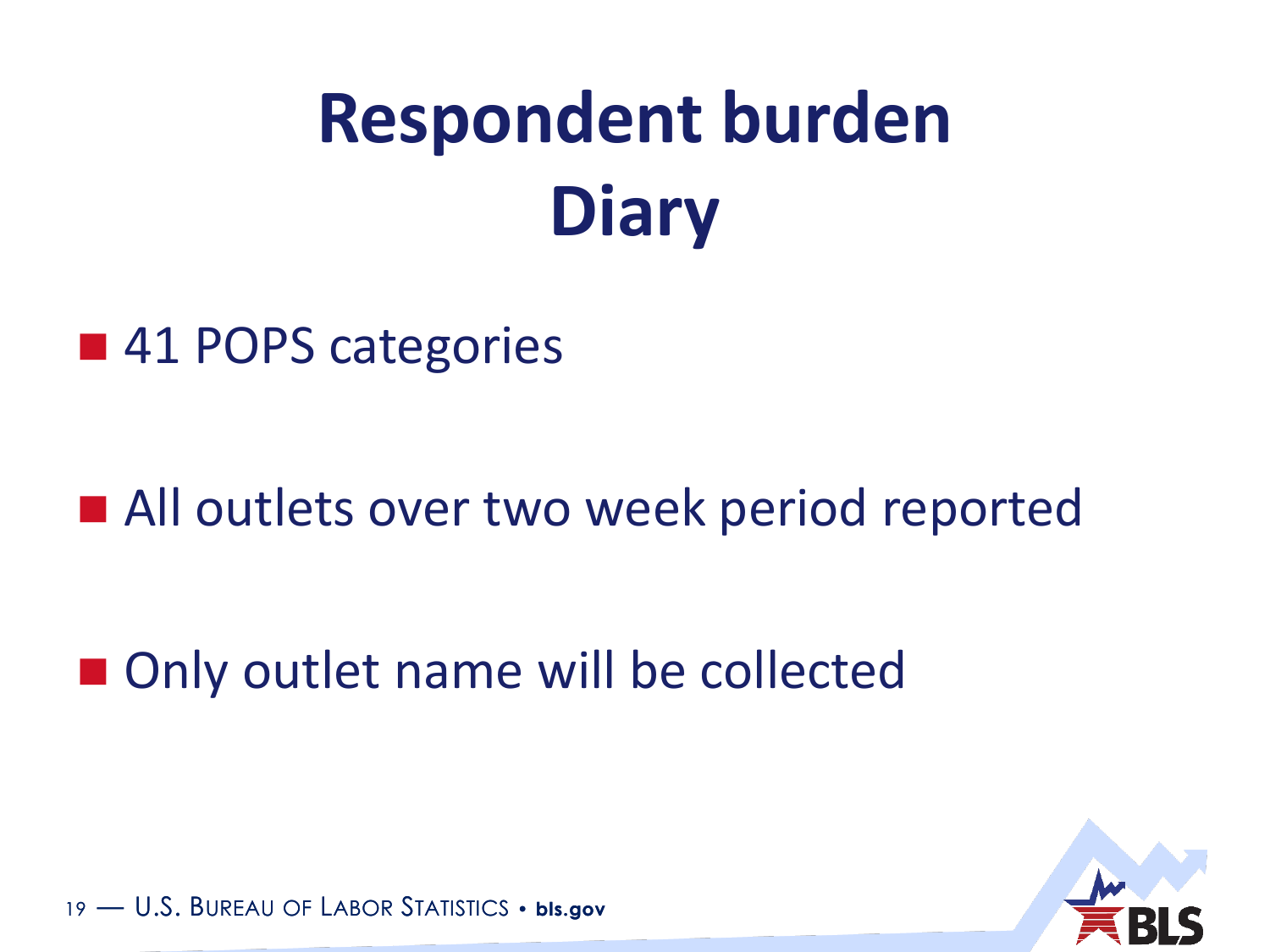#### DAY-1¤

 $\mathbf{I}$ 

**ENTER¶ DAY**-AND¶ **DATE** 

---See-pages-2-3-for-examples.--If-you-need-additional-space,-use-pages-18-23¤

#### ..Food.and.Drinks.for.Home.Consumption¤



20 — U.S. BUREAU OF LABOR STATISTICS • **bls.gov**



¤

¤

¤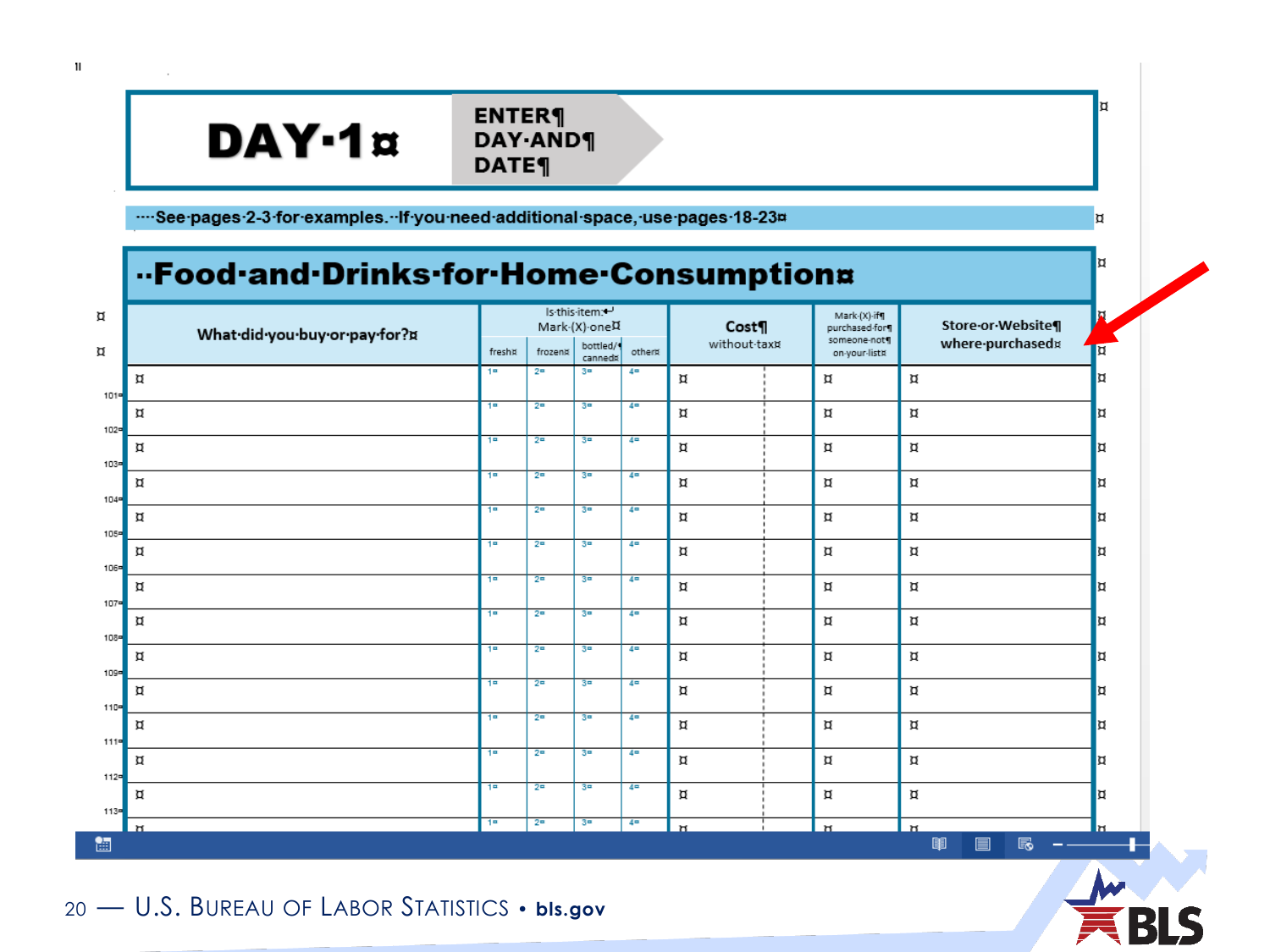# **Outlet yield**

- Defined as the number of outlets collected for each CPI frame
- Need enough outlets to select a representative sample
- Current desired yield: 6-8 times the number of outlets that will be selected

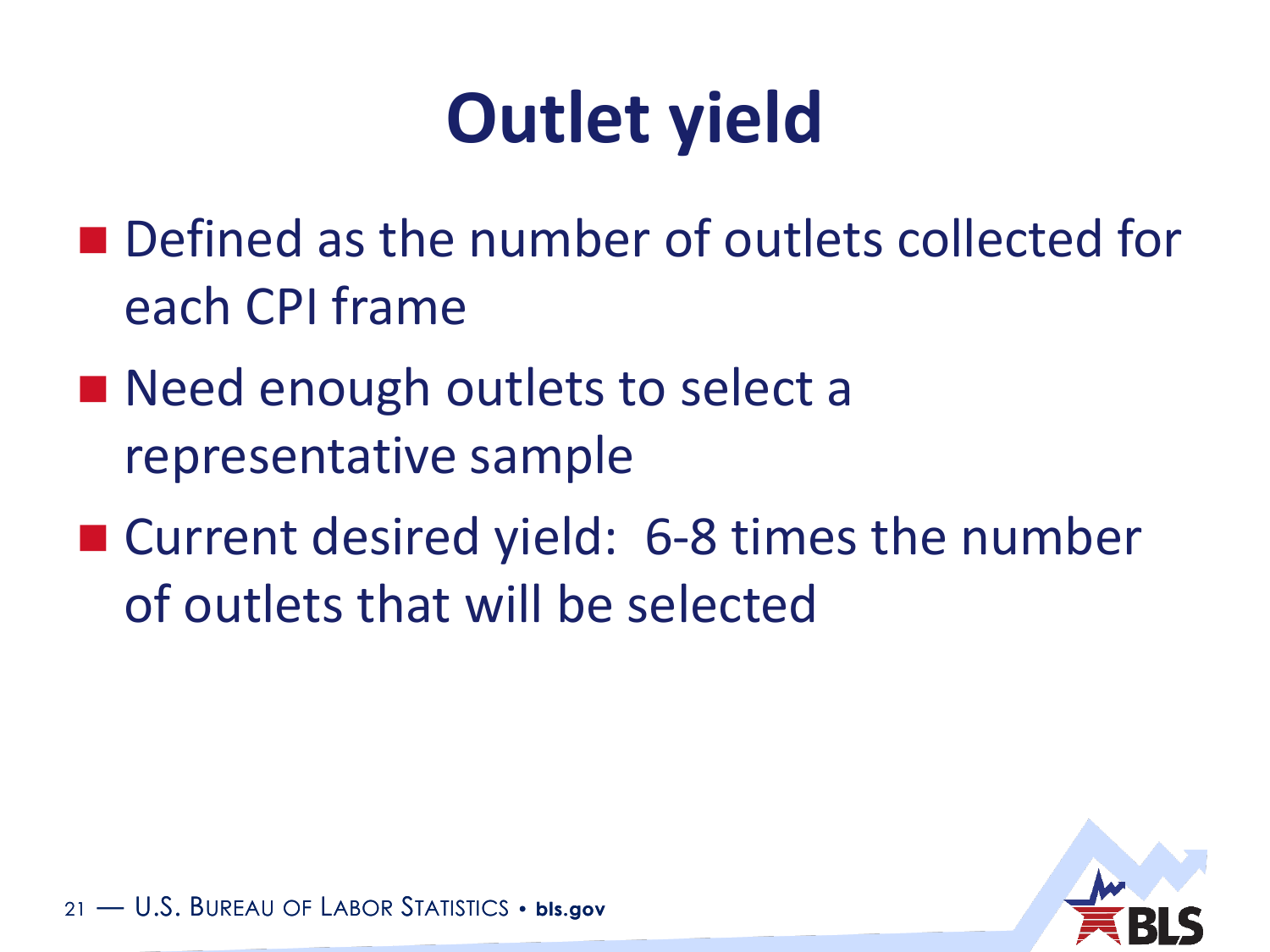## **Outlet yield concerns**

- **THEOPS has variable recall periods** ▶ One week for frequently purchased items **Five years for infrequently purchased items**
- CE Interview Three month recall period ■ CE Diary – One week recall period

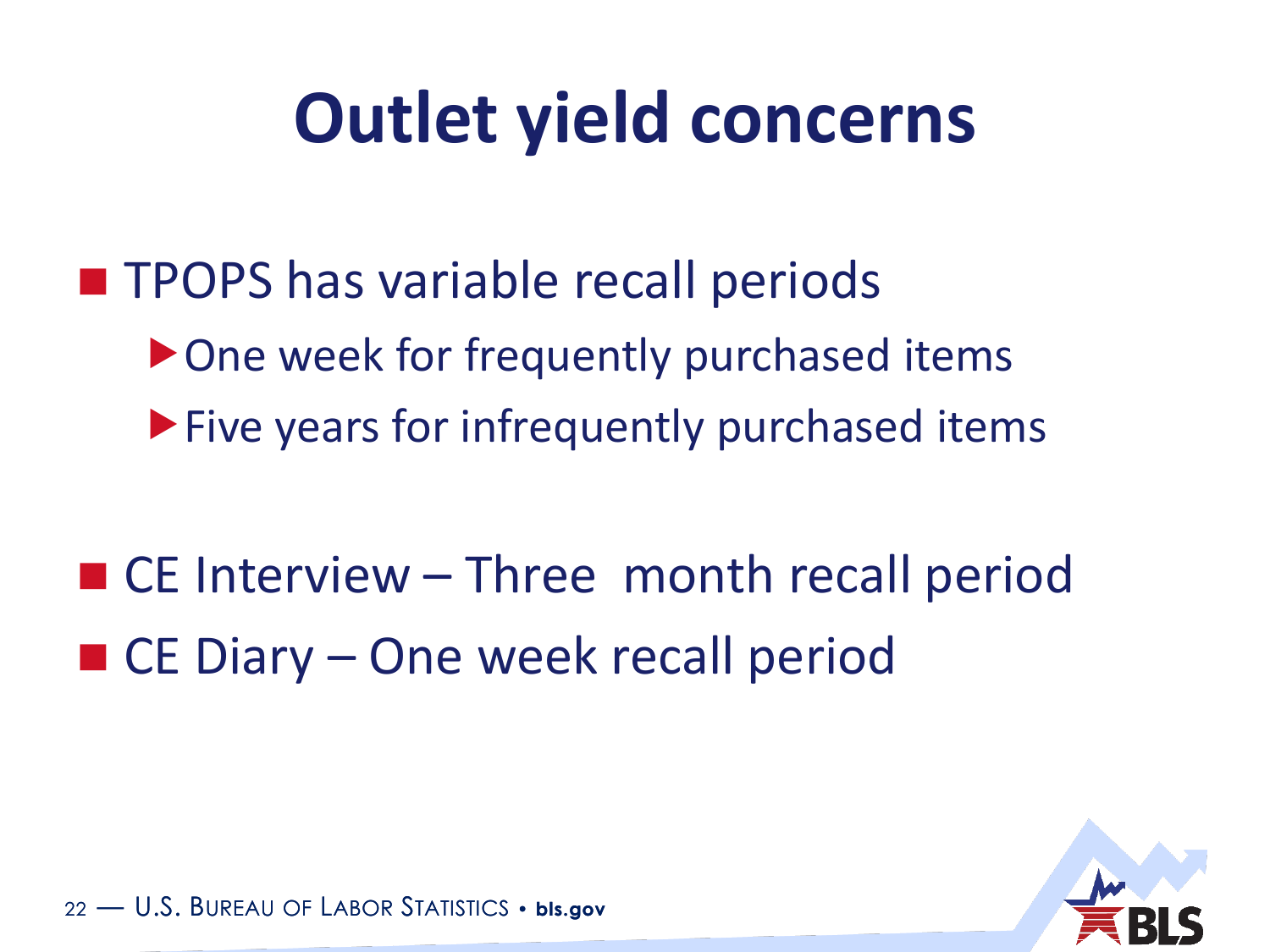## **Outlet yield concerns**

 $\blacksquare$  TPOPS' sample = 40,000 interviews/year

 $\blacksquare$  CE Interview's sample = 33,000\* interviews/year

 $\blacksquare$  CE Diary's sample = 15,000\* interviews/year

\* Includes estimated sample increase

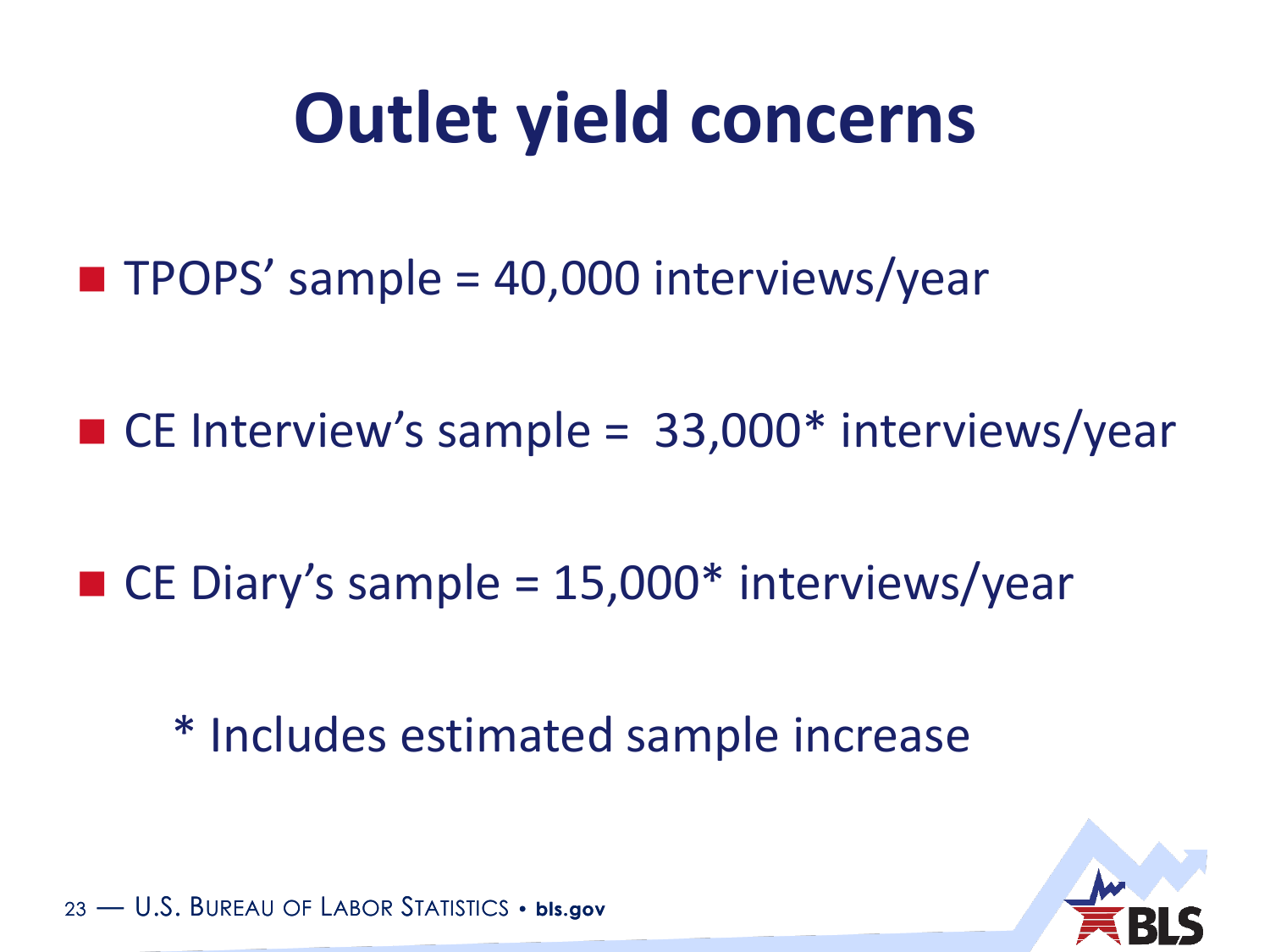## **Estimates of outlet yield**

**THEOPS** median outlet yield ratio is 9

■ The CE highest *estimated* median outlet yield ratio is 5.4

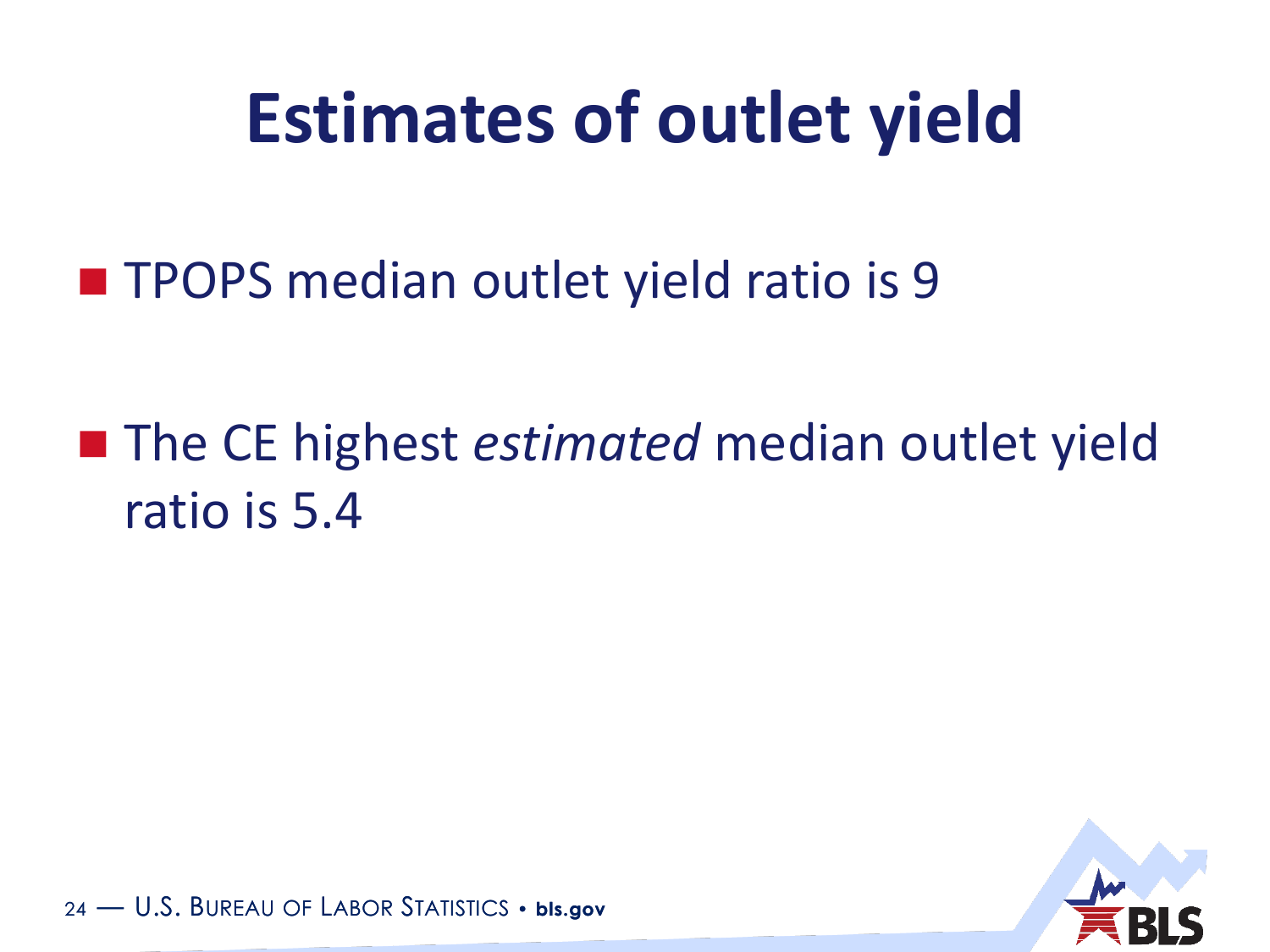#### Distribution of outlet yield ratios





25 — U.S. BUREAU OF LABOR STATISTICS • **bls.gov**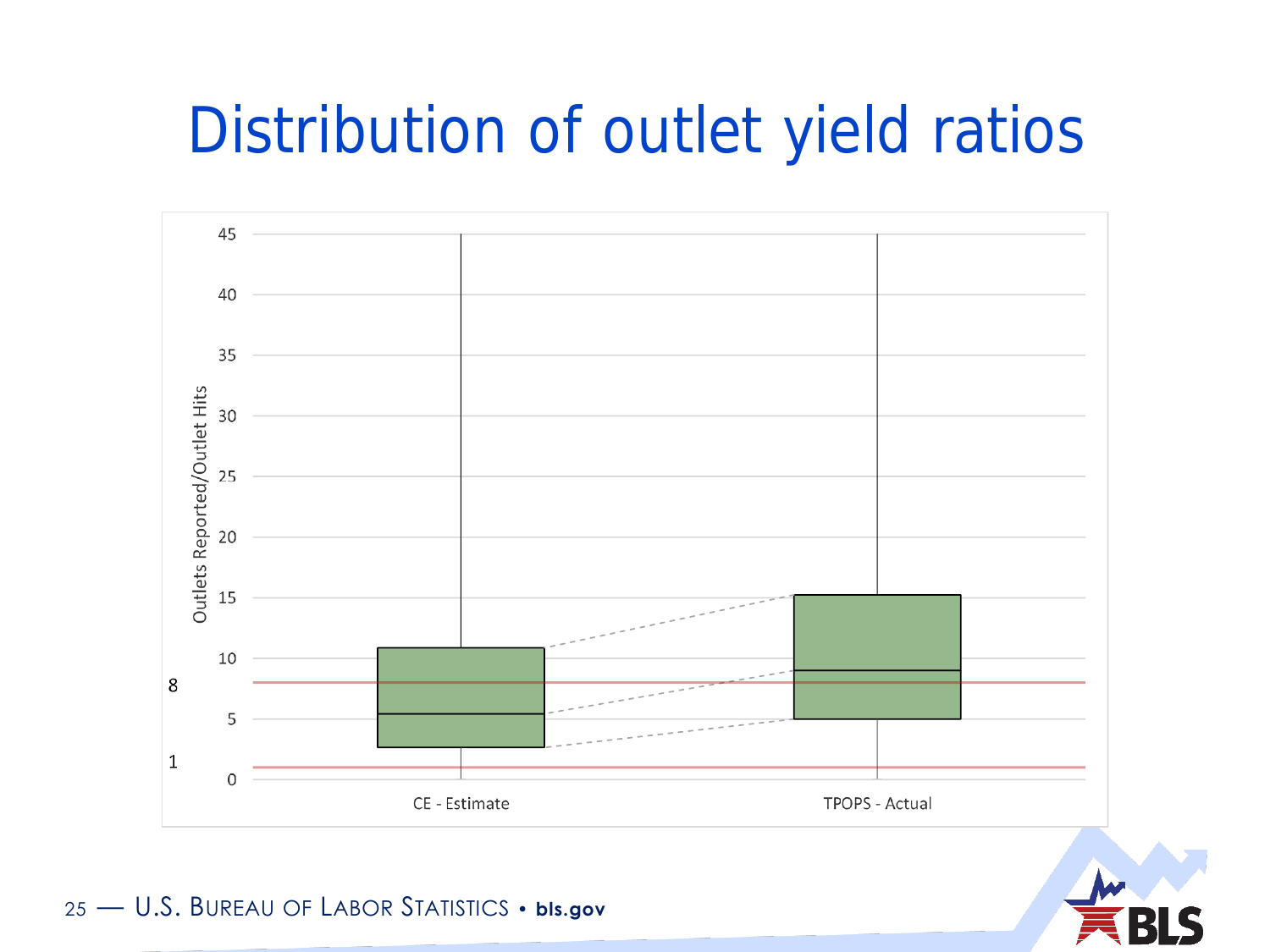## **Extended recall questions**

- Outlet yield analysis show that CPI will need more outlets than are expected to be collected in the body of the Interview
- $\blacksquare$  For questions with no reported expenditures, an extended recall question will be asked at the end of the survey

■ Extended recall will use TPOPS recall periods\*

\* 30-90 day recall periods will be extended to six months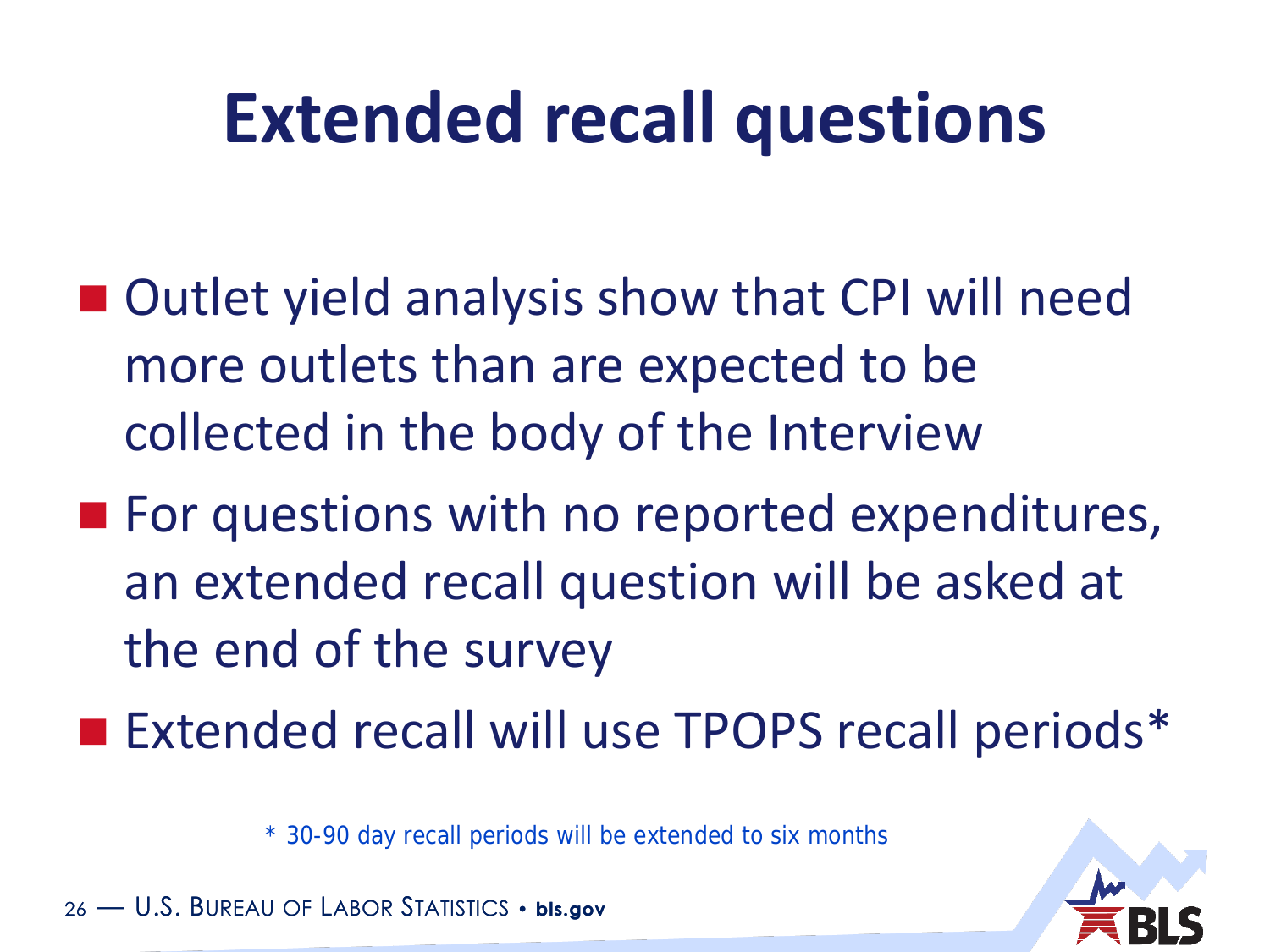# **Final design**

- **Quarterly Interview** 
	- ▶ Outlet questions asked in all interviews
	- Rotating panels
		- 16 POPS groups
		- Outlet questions from one POPS group per quarter per city
		- All items asked over four year period
	- Extended recall section

**Diary** 

▶ Outlet column added to three sections